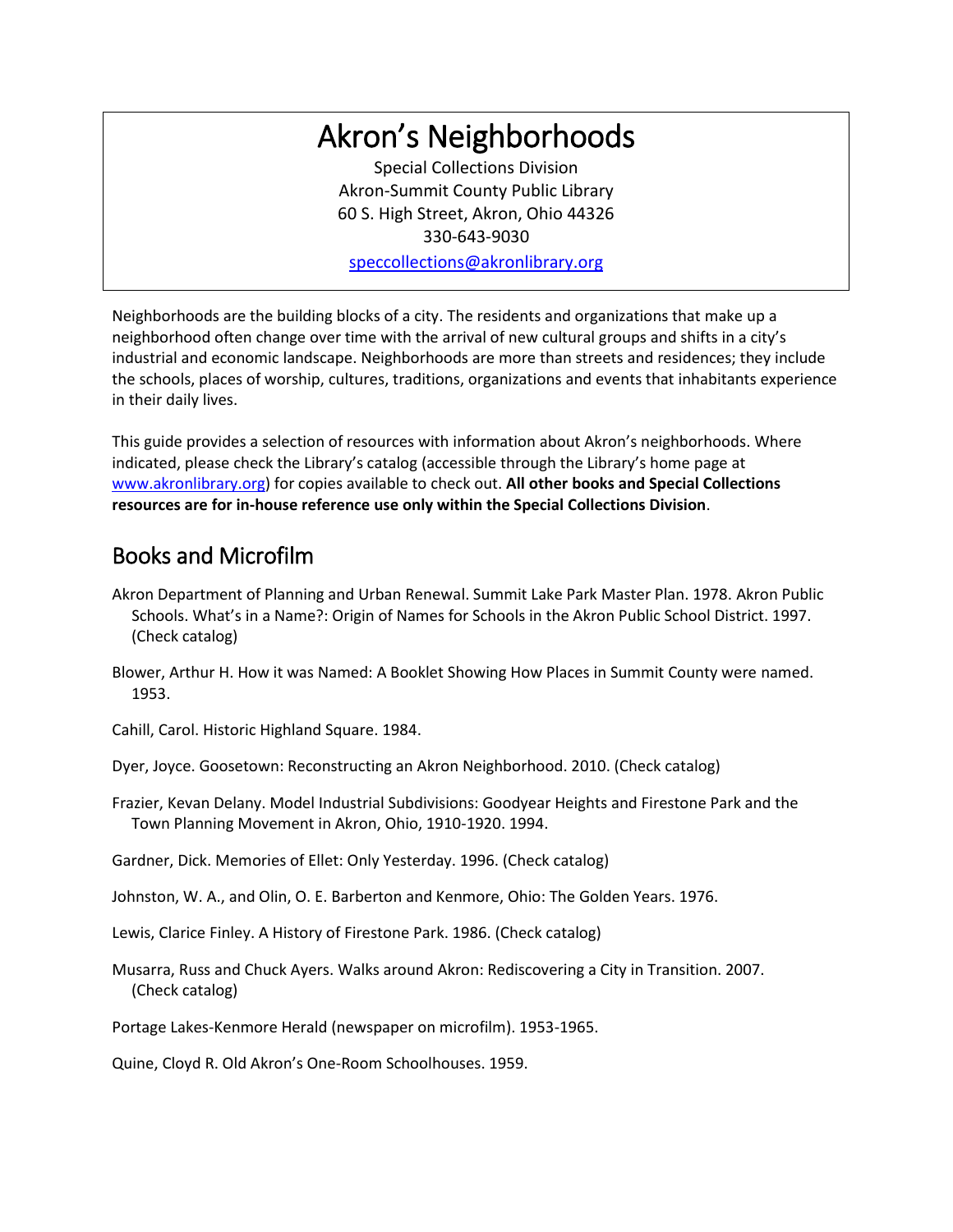Smith, Kris Runberg. Housing with Dignity: Sixty years of the Akron Metropolitan Housing Authority. 2000.

Troup, Tammy L. Building East Akron: The Local Vision of F. A. Seiberling and the City of Akron. 2008. This book is also available online through th[e OhioLink Electronic Theses &](https://etd.ohiolink.edu/pg_10?0::NO:10:P10_ACCESSION_NUM:ysu1210785106) Dissertations Center.

West Hill Neighborhood Organization. West Hill Newsletter. 2009-2013.

### Online Books and Images

Summit Memory [www.summitmemory.org](http://www.summitmemory.org/)

Views of Akron, Ohio and Environs [http://www.akronlibrary.org/images/Divisions/SpecCol/images/views\\_of\\_akron.pdf](http://www.akronlibrary.org/images/Divisions/SpecCol/images/views_of_akron.pdf) 

West Hill Sketch Book [www.akronlibrary.org/images/Divisions/SpecCol/images/West\\_Hill\\_Homes.pdf](http://www.akronlibrary.org/images/Divisions/SpecCol/images/West_Hill_Homes.pdf)

#### Finding Aids to Special Collections Archival Collections

Akron Public Schools - High school yearbooks (Schools and years available vary)

Memories of Downtown [www.akronlibrary.org/images/Divisions/SpecCol/images/Memories-of-Downtown.pdf](http://www.akronlibrary.org/images/Divisions/SpecCol/images/Memories-of-Downtown.pdf)

Neighborhood History Project [www.akronlibrary.org/images/Divisions/SpecCol/images/Neighborhood-History-Project.pdf](http://www.akronlibrary.org/images/Divisions/SpecCol/images/Neighborhood-History-Project.pdf)

Wallpaper Project [www.akronlibrary.org/images/Divisions/SpecCol/images/Wallpaper-Project.pdf](http://www.akronlibrary.org/images/Divisions/SpecCol/images/Wallpaper-Project.pdf)

## Other Special Collections Resources

Akron and Summit County atlases and maps– Some are available on Summit Memory [www.summitmemory.org/cdm/onlinemaproom](http://www.summitmemory.org/cdm/onlinemaproom)

Akron city directories (1859 – 1968/69) available in the division as well as online at [www.akronlibrary.org/locations/main-library/special-collections/genealogy/historic-city-directories](http://www.akronlibrary.org/locations/main-library/special-collections/genealogy/historic-city-directories)

Archives Catalog: Catalog of local archival collections and photographs. <https://gencat.eloquent-systems.com/akronlibrary/public>

Vertical files – Folders of newspaper article clippings about Akron neighborhoods.